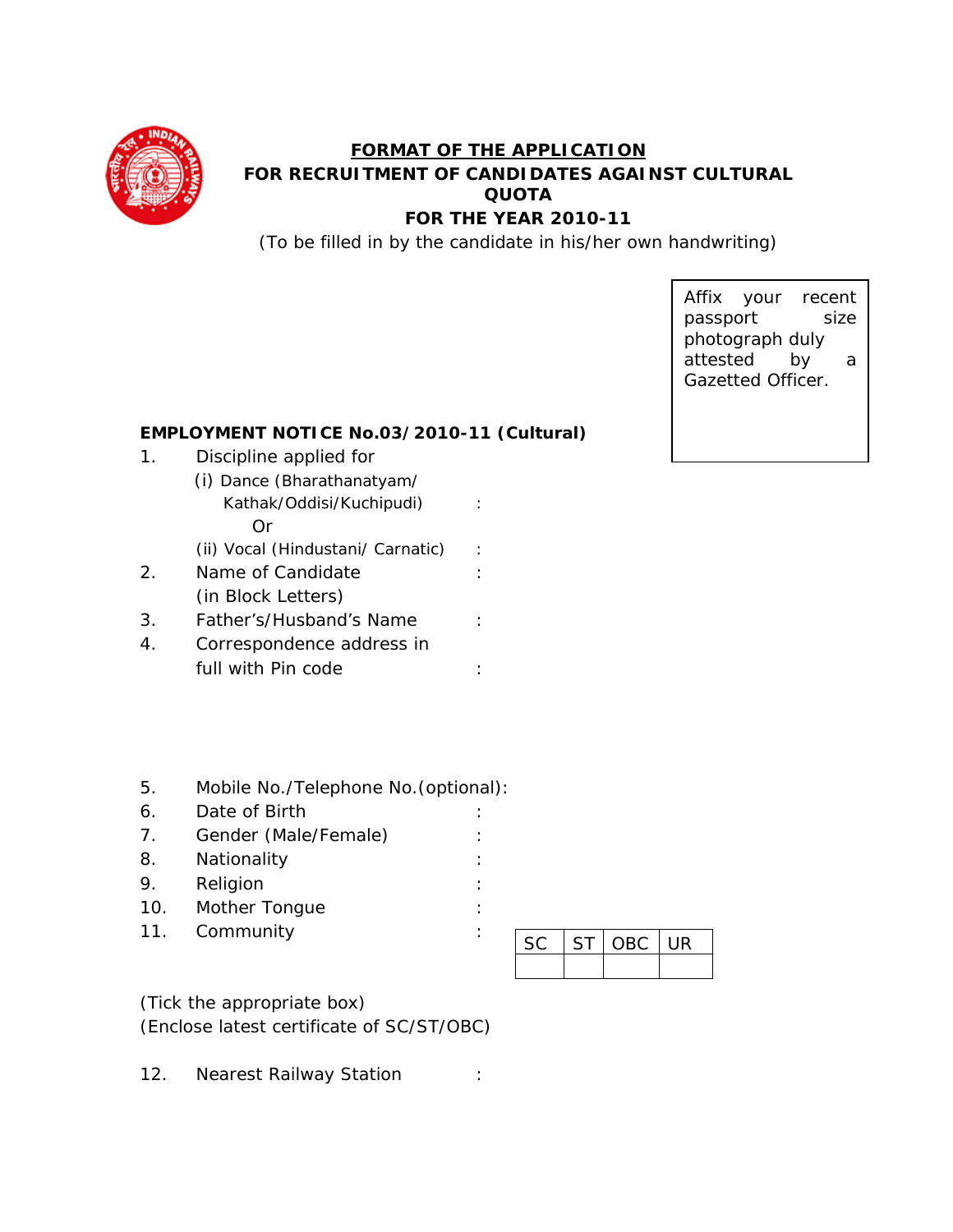## 13. **Educational Qualification:**

| passed | passing $\vert$ School | Examination   Year of   University/Board/ | Subject   Percentage   Class/<br>of Marks | Division |
|--------|------------------------|-------------------------------------------|-------------------------------------------|----------|
|        |                        |                                           |                                           |          |
|        |                        |                                           |                                           |          |
|        |                        |                                           |                                           |          |

…2

..2..

## 14. **Degree/Diploma/Certificate in the Cultural field**:

| Name of the<br>examination | Year | Name of the University/Board | Percentage of<br>Marks(obtained) |
|----------------------------|------|------------------------------|----------------------------------|
|                            |      |                              |                                  |

## 15. **Details of Examination Fee:**

| IPO/DD No | Name of Issuing Post<br>Office/Bank | Date | Value Rs. |
|-----------|-------------------------------------|------|-----------|
|           |                                     |      |           |

16. Two Personal Marks of identification:-

- (i) ................................................................ (ii) ................................................................
- 17. If you are already employed, give particulars
	- a. Name of the organization where employed :
	- b. Designation of the post held :
	- c. Address of the employer is the state of the employer  $\cdot$

(If the candidate is in Government service (including Railways), application should be forwarded through proper channel.)

## **Signature of the Candidate**

NOTE: Attested copies in proof of items 13 & 14 should be enclosed.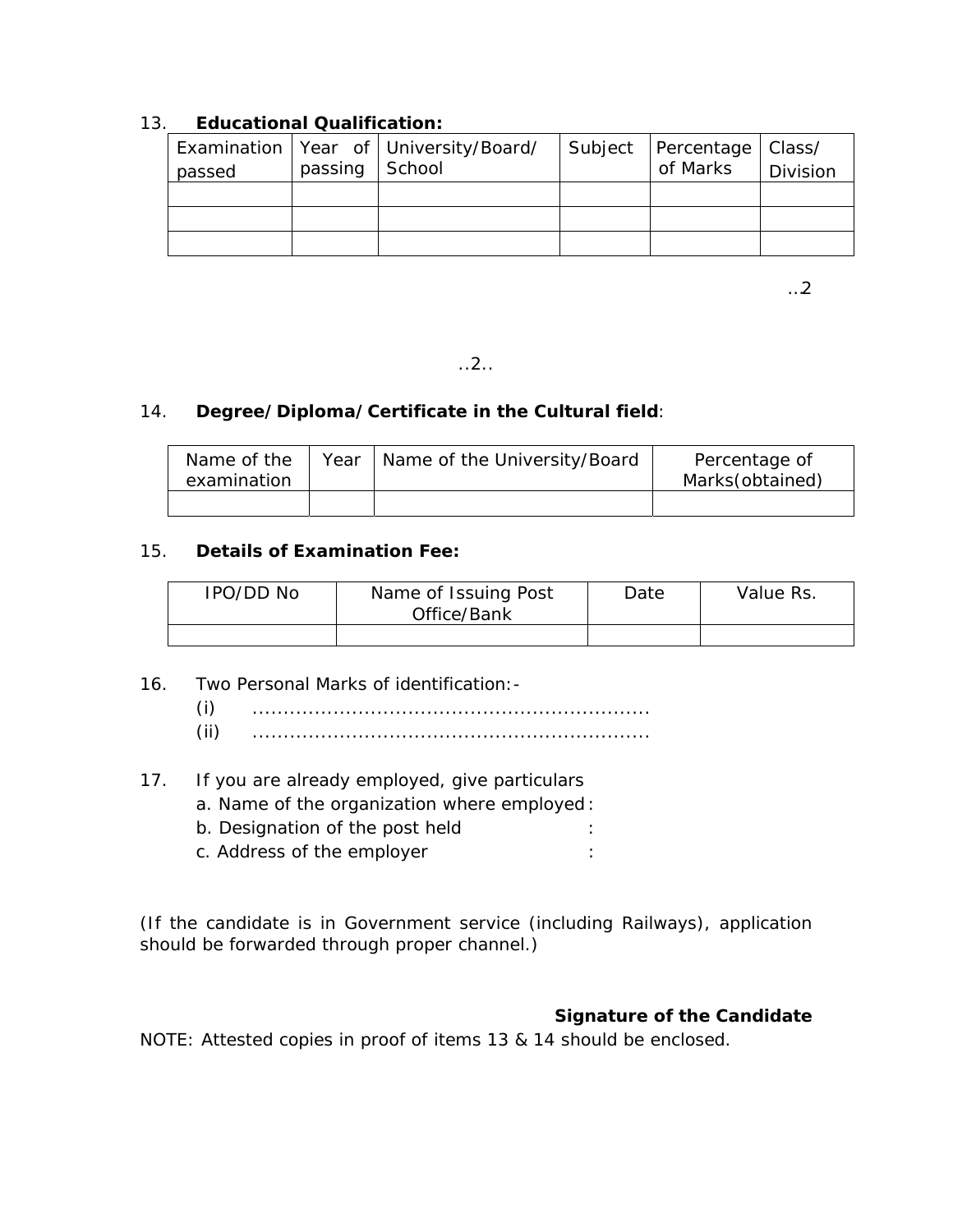#### **DECLARATION**

I hereby declare that all the statements made in this application are true and correct to the best of my knowledge and belief. I understand that in the event of particulars or information given herein being found false or incorrect, my candidature for the recruitment on cultural quota is liable to be rejected or cancelled. In the event of my misstatement/ discrepancy in the particulars being detected after my appointment, my services shall be terminated without any notice to me.

I also declare that in the event of my selection against Cultural quota, I will participate regularly in the unit/group activities and contribute towards the service program/projects whenever called for.

> Signature of the candidate Name:

> > **Annexure-'A'**

## **List of participation and National & State level prizes owned by applicant**

Name of the Applicant: ---------------------------------------------------

|     | A: - Participation at National levels |      |                |             |  |  |  |
|-----|---------------------------------------|------|----------------|-------------|--|--|--|
| SI. | Events/Occasions in which             | Year | Position/Award | Certificate |  |  |  |
| No. | participated                          |      | if any         | No.         |  |  |  |
| 1.  |                                       |      |                |             |  |  |  |
| 2.  |                                       |      |                |             |  |  |  |
| 3.  |                                       |      |                |             |  |  |  |
| 4.  |                                       |      |                |             |  |  |  |
| 5.  |                                       |      |                |             |  |  |  |
| 6.  |                                       |      |                |             |  |  |  |
| 7.  |                                       |      |                |             |  |  |  |
| 8.  |                                       |      |                |             |  |  |  |
| 9.  |                                       |      |                |             |  |  |  |
| 10. |                                       |      |                |             |  |  |  |

# **A: - Participation at National levels**

#### **B: - Participation at State levels**

| SI. | Events/Occasions in which | Year | Position/Award   Certificate |     |
|-----|---------------------------|------|------------------------------|-----|
| No. | participated              |      | if<br>any                    | No. |